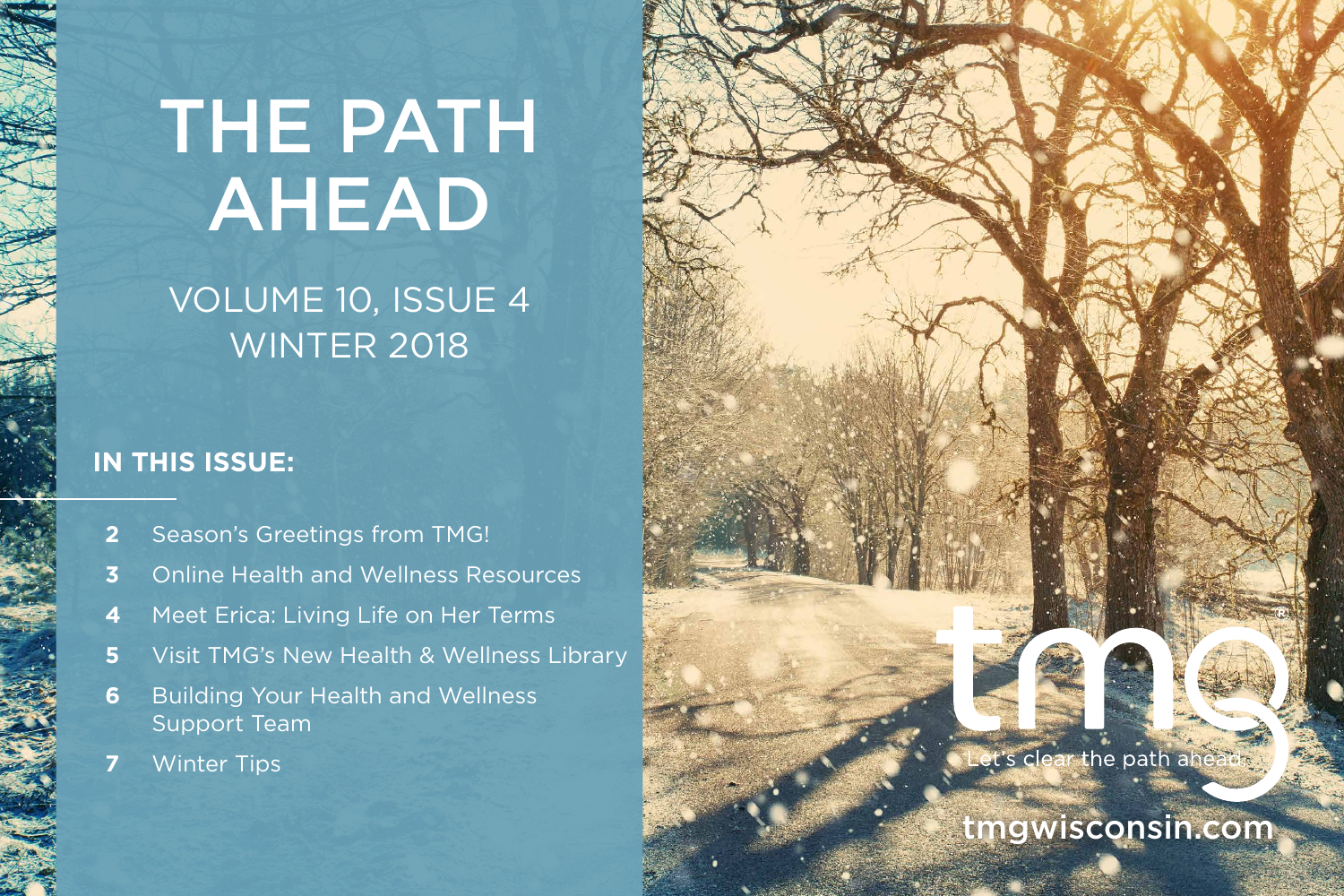# **SEASON'S GREETINGS FROM TMG!**



As we reach the final days of 2018, it's nice to look back on the things that made this year great. For TMG, there was so much to be excited about! This was our Year of Quality, and we made it our mission to find ways to improve the work we do with special quality improvement projects. We also gave all of our IRIS Consultants a refresher course on how to write good outcomes so that we can help you successfully identify and achieve your goals. We were happy to find out that our Screeners passed their annual Long-Term Care Functional Screen certification reviews with flying colors. Finally, this year was the IRIS program's 10<sup>th</sup> anniversary. As the first IRIS Consultant Agency (ICA) in the state, we're proud to have been a part of IRIS since the beginning, and we were thrilled to celebrate this milestone.

Of course, we have lots to look forward to in 2019 as well. Our main goal is to be the best partner we can be. To make that happen, we're starting two TMG Citizen Advisory Councils next year — one in the Northeast and one in the Southeast part of the state. We are currently going over applications, and appreciate everyone who applied.

I also wanted to take a moment to let you know that Gwendolyn Dunkin is the new Senior Director of IRIS Consultation Services. I was honored to be promoted to TMG President earlier this fall, and I'm very happy to have Gwen take on her new role. Gwen has been with TMG

since 2013, and for the past four years she has been an Area Associate Director in Southeast Wisconsin. She is a strong leader and will do a wonderful job making sure that the TMG ICA continues to help you clear the path ahead.

As we make our way into 2019, I wanted to say thank you for being a part of TMG — you're the reason we do the work we do. Have a wonderful holiday season and a happy and healthy new year!

Shanna Jensen

TMG President

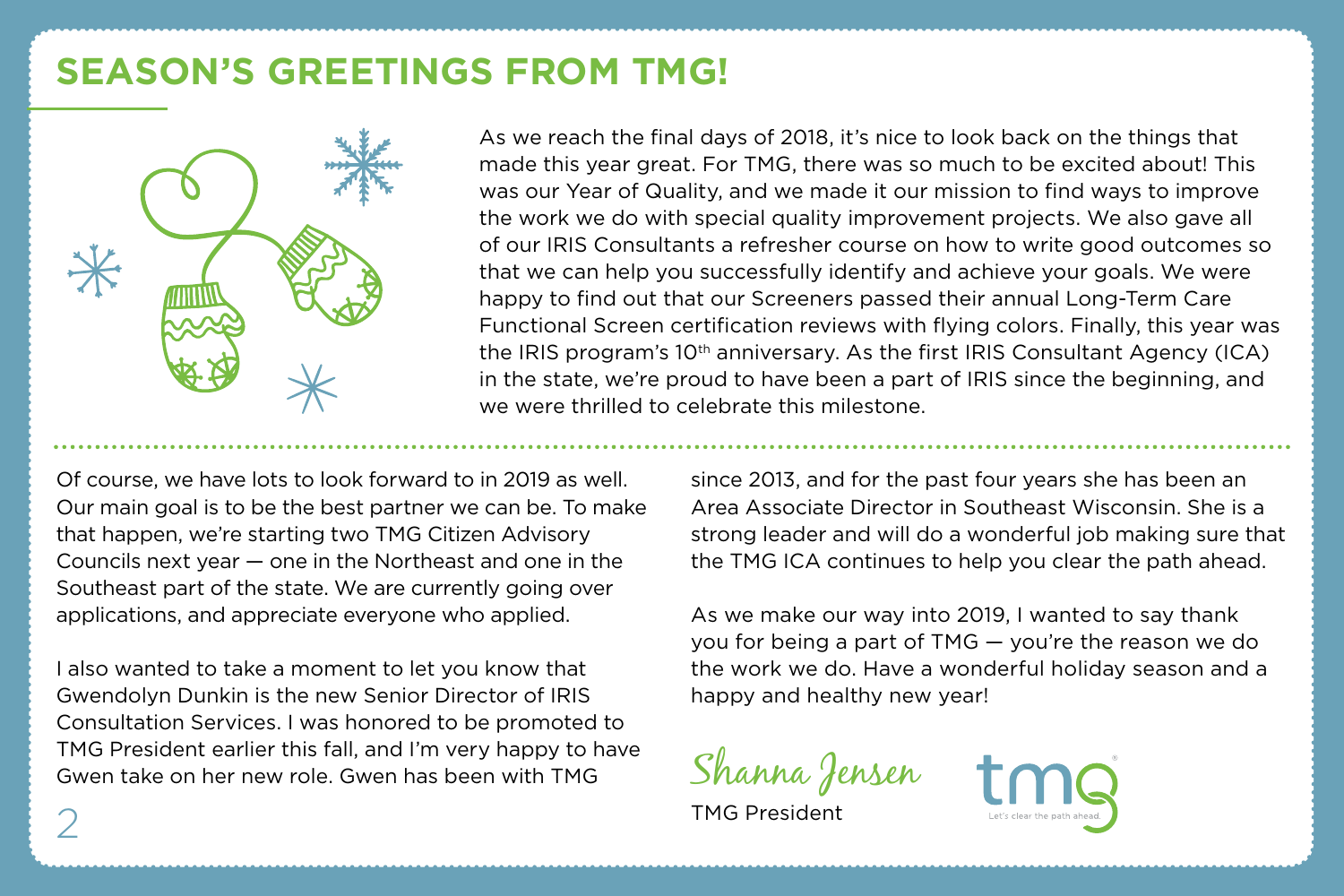# **ONLINE HEALTH AND WELLNESS RESOURCES**



Sometimes figuring out the best way to take care of yourself can be tricky. There are so many things to think about like, "How do I get the right healthcare? Am I'm prepared to see my doctor? Did I take my medicine

correctly?" All of this can make taking charge of your health very confusing and stressful! We have gathered a few online resources to help you take charge of your health and well-being. To find the links to these websites, visit **tmgwisconsin.com/health-and-wellness**.

#### **Health Resources**

**[Covering Wisconsin](https://www.coveringwi.org/learn):** This site provides how-to sheets about health insurance. Learn how to sign up for insurance, how to figure out what health services your insurance pays for, how to find a good doctor, where to go if you need medical attention, and much more.

**[Quality Medical Appointments Page:](https://docs.wixstatic.com/ugd/c73b28_031876c5b6764fd69c9d22627b75766e.pdf)** Find out what you need to do before, during and after your doctor's appointment to make sure you have a successful visit.

**[Self-Directed Health Care Kit:](https://wi-bpdd.org/index.php/2017/08/15/bpdd-health-care-kit-available/)** This kit, created by the Wisconsin Board for People with Developmental Disabilities (BPDD), is another tool to help you prepare for your doctor's appointments so that you get the care you deserve.

**[Common Health Terms](https://spryliving.com/articles/57-health-terms-everyone-should-know/):** Doctors and nurses often use words that the average person might not know. Learn some of these common medical terms so that you can better understand what your doctor is telling you. (And, never be afraid to ask them to explain things that don't make sense!)

#### **Wellness Resources**

**[Crisis Text Line:](https://www.crisistextline.org/)** If you are facing a crisis, text the Crisis Text Line at 741741 anytime, day or night. You'll be connected with a trained Crisis Counselor who will work with you to find ways to solve your problem.

**[Mood 24/7:](https://www.mood247.com/)** This app helps you track your daily moods by sending you a text message asking how you're feeling. The app then keeps track of your moods with charts, and you can share this information with doctors or trusted friends and family.

**[MindShift:](https://www.anxietycanada.com/resources/mindshift-app)** Do you struggle with anxiety? Then check out MindShift, an app that helps you change the way you think about anxiety so that it no longer overwhelms you.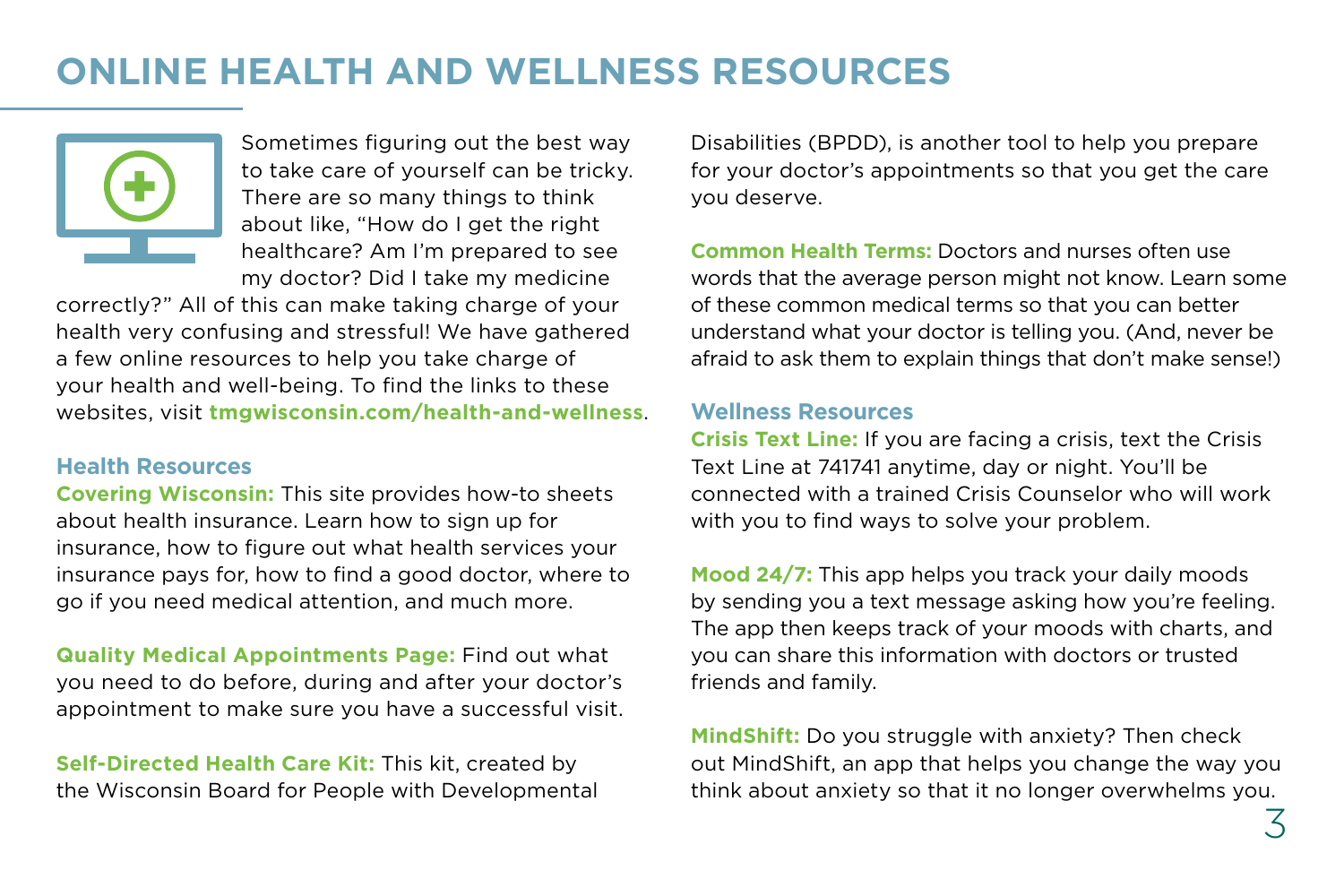

For Erica Andres, self-directing her personal care has given her a life that's truly her own.

As someone who loves her independence, Erica has worked hard to fill her days the way she chooses. That means having a job she's passionate about as a TMG IRIS Consultant, and spending time and traveling with her wonderful family and friends. Erica also has muscular dystrophy, which causes muscles to weaken. This means that in order to do all the things she enjoys, she needs help with certain physical tasks.

Erica didn't always have a choice in when and where she received the help she needs. When she first enrolled in the IRIS program in 2010, she was excited to begin selfdirecting her care. At the time, she received personal care through an



agency, and found it was not as flexible as she needed. The agency she hired set her workers' schedules, and she could only receive care in her home. This meant that if she needed help while she was working at the office, she would have to ask her coworkers for assistance.

#### **"That's more than you want to ask your random friend at work!" jokes Erica.**

While using agency-hired personal care workers is a good option for

many people, Erica decided that it was not the best choice for her. So, when someone told her about IRIS Self-Directed Personal Care (SDPC), Erica knew she had to try it out. With IRIS SDPC, people who need physical assistance with things like bathing, dressing, or going to the restroom can hire the workers they choose to help with these tasks. The person sets their workers' schedules so that it's convenient for them. They also can have their workers help them both at home and at their work place — which was one of the main reasons Erica signed up for the IRIS SDPC option.

**"It was a huge thing that I could have care outside of the house, and I could schedule my own time," says Erica.**

Having the flexibility to choose her own workers has also been very helpful. This gives her the chance to hire people who are available during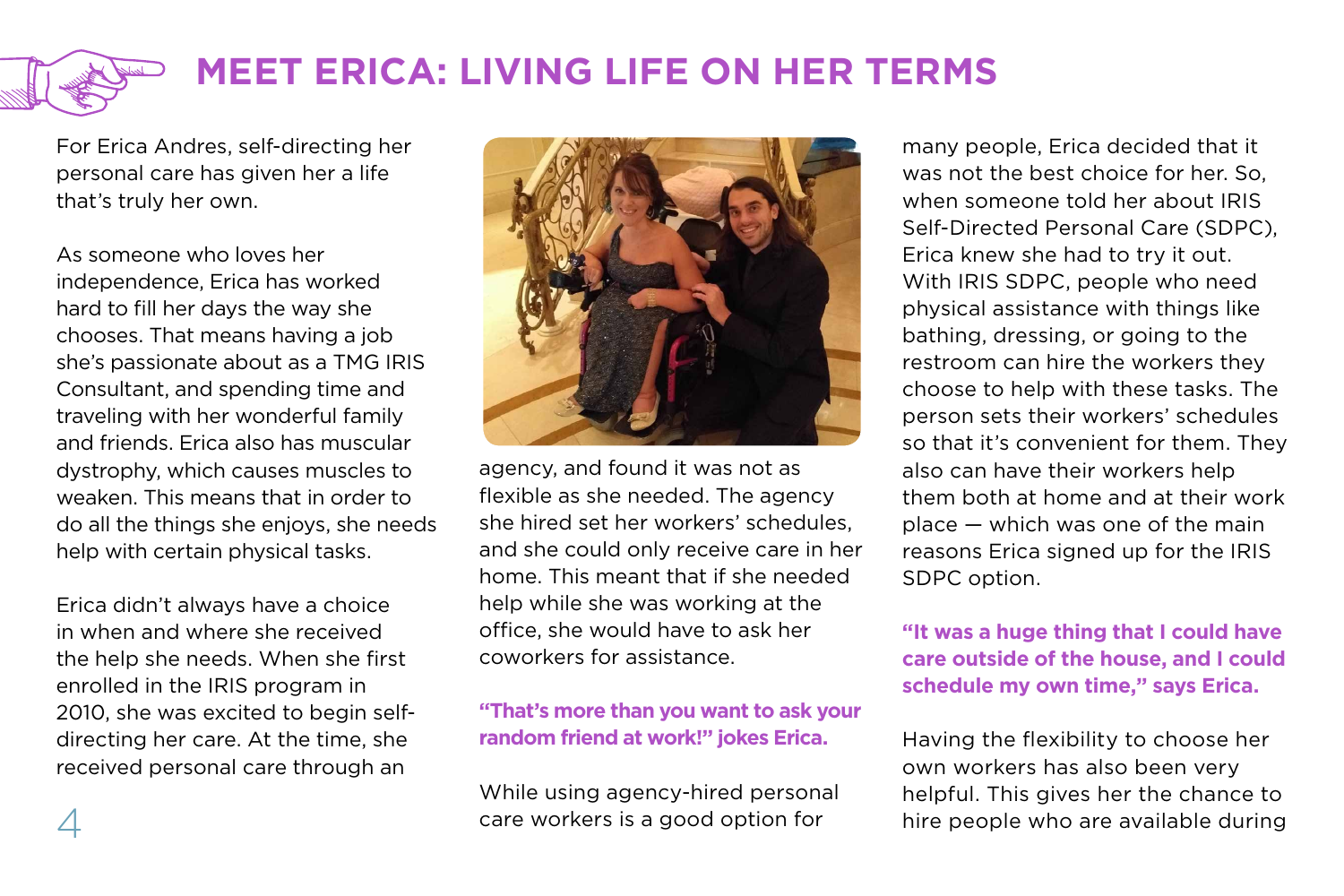the times Erica needs them. It also lets her choose people who are a good fit with Erica's personality.

**"I get people that I know and I like, so they care more about me and want to be there," says Erica. "So, when I am sick, they're more apt to stay around to make sure I get the care I need."**

By taking charge of her personal care with the IRIS SDPC option, Erica has become a more independent, happier, and healthier person. Today, she lives a fulfilling life with her boyfriend Michael in Oak Creek, Wisconsin. She gets out into her community and explores new places. And, as a TMG IRIS Consultant, she also supports others who want to selfdirect their personal care. She has shared her IRIS SDPC success story across the state and nationally, showing how, with the right kind of support, people with disabilities can have the freedom and choices they prefer.

**"I think the IRIS SDPC option is a fantastic thing, and I'm still thankful for it," says Erica. "I can live my life on my terms."** 

### **VISIT TMG'S NEW HEALTH & WELLNESS LIBRARY**

AS LIN

Looking for information about health issues or details about the medicines you use? Then, check out Healthwise — the new health and wellness library that you can access through the TMG website.

Here you will find facts to help you make better health decisions. You can also learn about the side effects and risks of your medicines, and generic options.

Healthwise offers interactive tools. Use these tools to see if your symptoms require a doctor's visit, compare your treatment options, and more. Remember, Healthwise is just a resource, and you should always consult your doctor for more information.

Want to try it out? Visit **tmgwisconsin.com/healthwise** today!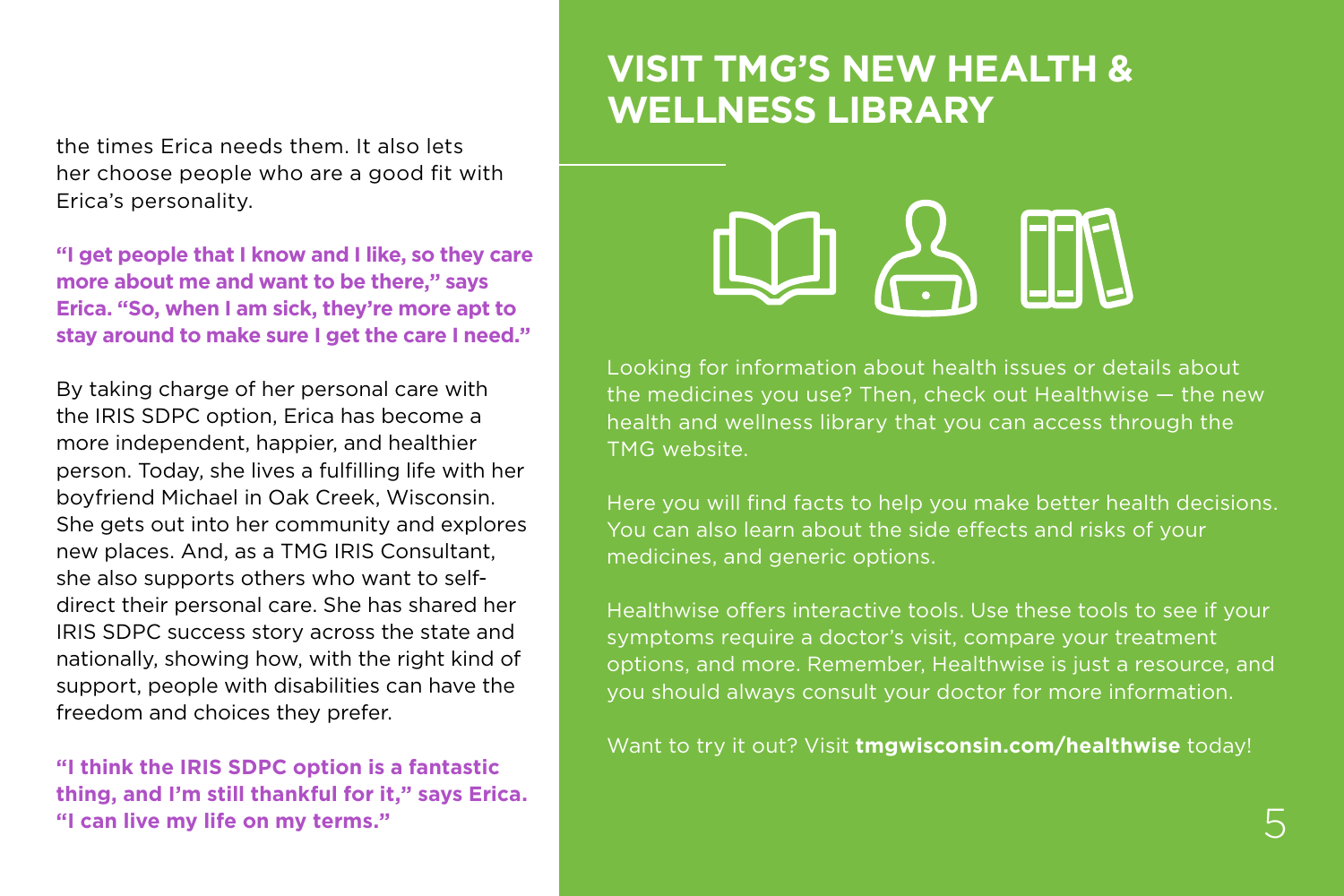# **BUILDING YOUR HEALTH AND WELLNESS SUPPORT TEAM**

Your health and wellness play a major part in your overall quality of life. When you feel good physically, mentally and emotionally, everything else seems a bit easier and more enjoyable. Of course, good health and wellness don't just happen — you need to actively do things to stay healthy. That means making sure you're eating good foods, getting enough rest, exercising, spending quality time with family and friends, and doing what you can to make life less stressful. It also means being an advocate for your own health and wellness, and knowing when and how to ask for help.

Cindy Bentley, Executive Director of People First Wisconsin, understands this very well. Her organization focuses on helping people with disabilities advocate for themselves



on important issues, including healthcare. She says it's very easy for anybody facing health challenges to get overwhelmed and confused. However, there are things you can do to help make the best choices for your health.

One of the most important things you can do is to build a support team of people who will help you clear the path on your health journey. Cindy says this team can include trusted healthcare providers, and

family and friends who can help you out if you have medical issues. You can also find resources at advocacy organizations like People First Wisconsin (which currently has 18 chapters across Wisconsin). You can talk to your support team about your health goals and the health issues you have. Let them know the kind of care you do and don't want from your healthcare providers.

### **"If I don't tell them how I really feel, how can they help me?" says Cindy.**

Once you have your support team, it's important to have them around when you're dealing with health challenges. Cindy suggests you take trusted family or friends to your doctor appointments so that they can understand what's going on with your health. Ask if they have questions for your doctor that you might not have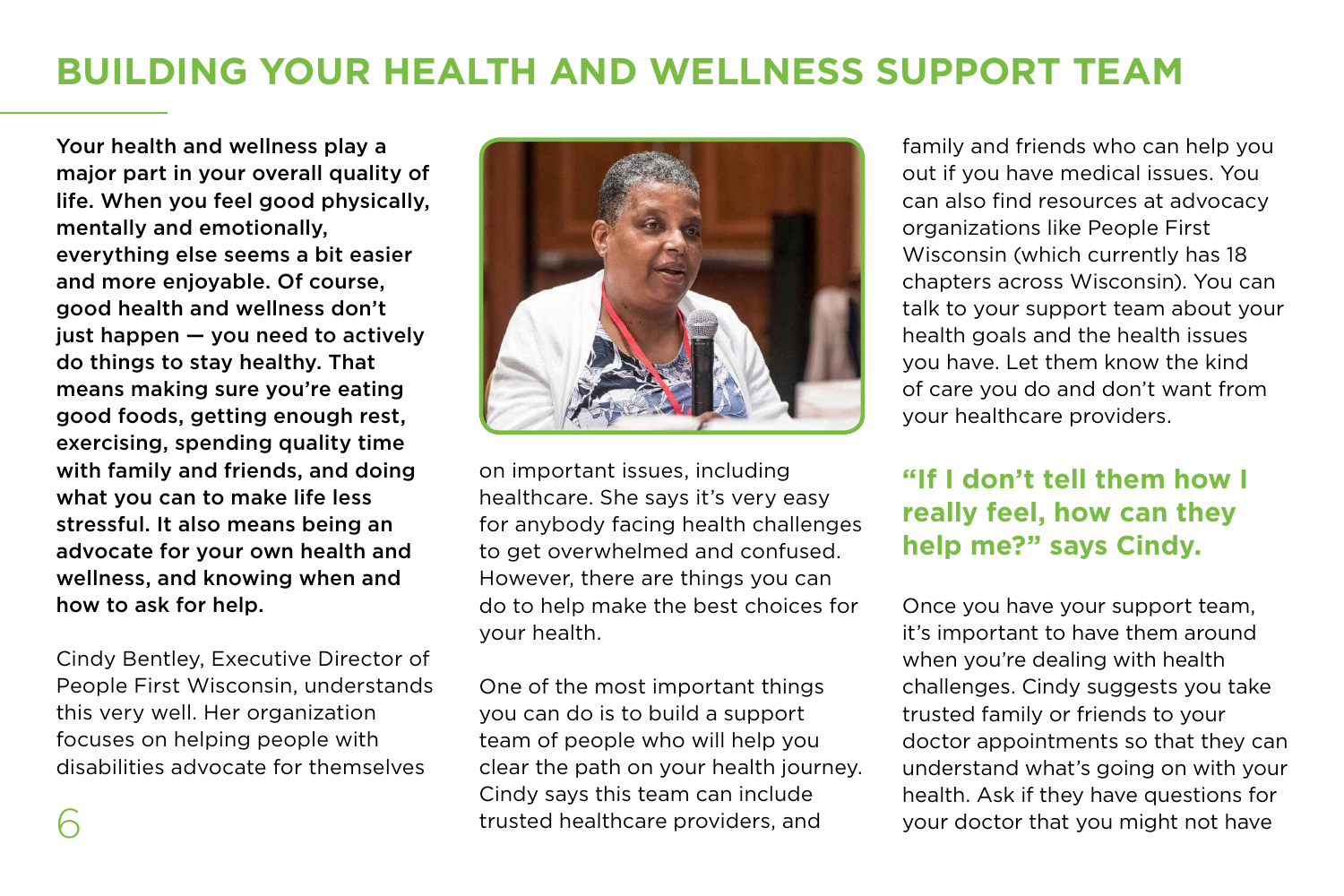considered. Let your doctor, clinic or hospital know if you have a guardian or power of attorney who can speak on your behalf if you're not able to do so. When Cindy faced her own health challenges recently, she was grateful her sister was there to make sure Cindy got the care she needed when she was too sick to do so herself.

### **"Take somebody with you," says Cindy. "Do not go to the hospital alone."**

Always know that you're the person calling the shots for the healthcare you receive. As someone who has an intellectual disability, Cindy knows that sometimes doctors and nurses don't always believe that people with disabilities can make their own decisions about their health. But that's not true, and Cindy makes sure to let them know that people with disabilities have

the right to make choices about their healthcare.

### **"(We want to be) treated like any other patient coming through that hospital," says Cindy.**

With the help of a strong support team and the willingness to speak up and advocate for yourself, taking charge of your health and wellness can be a goal you have. And, when you have achieved good health and wellness, you can do the things you love more easily. So, take the time to take care of yourself — you're worth it!

**"I think why I'm healthy is because I have a meaningful life," says Cindy. "I have something to look forward to every day, and I have good people in my life."**



**Dress warmly.** Before leaving the house, be sure to dress in layers.

**Eat and drink safely.** Eating wellbalanced meals will help you stay warm. Avoid drinking alcohol outdoors as it can make it difficult to monitor and control your body temperature.

**Watch out for frostbite.** When

you're outside, keep your skin covered. If your skin turns red, blue or white, or becomes painful, head indoors to warm up!

#### **Walk carefully to prevent falls.**

Walk slowly and be aware when getting in and out of vehicles. Watch for wet floors coming in and out of buildings.